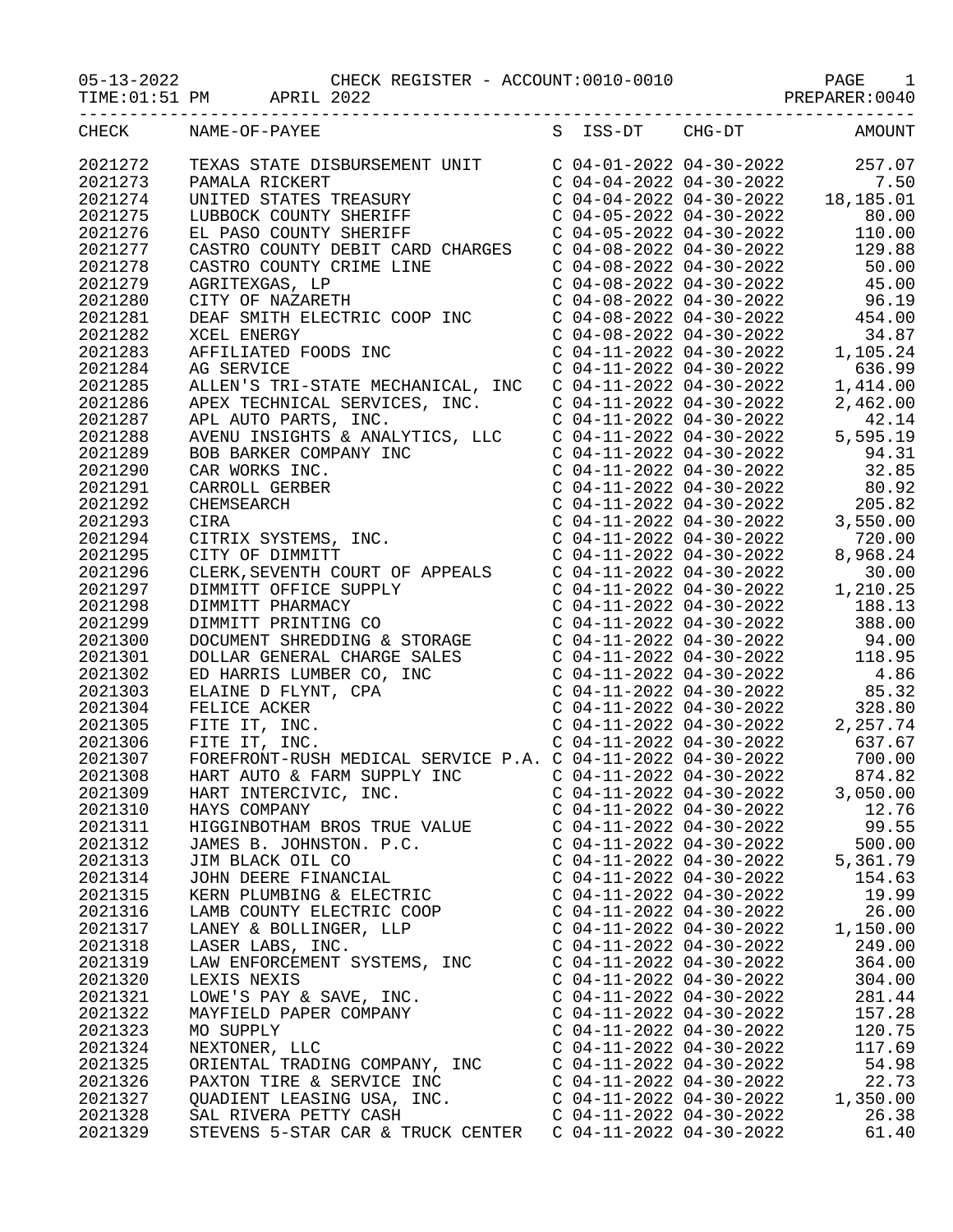TIME:01:51 PM APRIL 2022 2001 APRIL 2022

| CHECK   | NAME-OF-PAYEE                                                                                                                                                                                                                                  |                           | S ISS-DT CHG-DT         | <b>AMOUNT</b>                                                                                                                                                          |
|---------|------------------------------------------------------------------------------------------------------------------------------------------------------------------------------------------------------------------------------------------------|---------------------------|-------------------------|------------------------------------------------------------------------------------------------------------------------------------------------------------------------|
|         |                                                                                                                                                                                                                                                |                           |                         |                                                                                                                                                                        |
| 2021330 |                                                                                                                                                                                                                                                |                           |                         |                                                                                                                                                                        |
| 2021331 |                                                                                                                                                                                                                                                |                           |                         | $\left( \begin{array}{ccc} C & 04-11-2022 & 04-30-2022 & 715.24 \\ C & 04-11-2022 & 04-30-2022 & 300.00 \\ C & 04-11-2022 & 04-30-2022 & 1,304.89 \end{array} \right)$ |
| 2021332 |                                                                                                                                                                                                                                                |                           |                         |                                                                                                                                                                        |
| 2021333 | SYSCO USA I, INC.<br>TARYN MINTER C 04-11-2022 04-30-2022<br>TASCOSA OFFICE MACHINES C 04-11-2022 04-30-2022<br>TEXAS ASSOCIATION OF COUNTIES C 04-11-2022 04-30-2022                                                                          |                           |                         | 250.00                                                                                                                                                                 |
| 2021334 | TEXAS ASSOCIATION OF COUNTIES                                                                                                                                                                                                                  | $C$ 04-11-2022 04-30-2022 |                         | 30,089.00                                                                                                                                                              |
| 2021335 | TEXAS CHIEF DEPUTIES ASSOCIATION C 04-11-2022 04-30-2022                                                                                                                                                                                       |                           |                         | 250.00                                                                                                                                                                 |
| 2021336 | THE POLICE AND SHERIFFS PRESS<br>W B EQUIPMENT<br>WAGNER SUPPLY<br>WARREN CAT                                                                                                                                                                  | $C$ 04-11-2022 04-30-2022 |                         | 17.58                                                                                                                                                                  |
| 2021337 |                                                                                                                                                                                                                                                | $C$ 04-11-2022 04-30-2022 |                         | 36.76                                                                                                                                                                  |
| 2021338 |                                                                                                                                                                                                                                                | $C$ 04-11-2022 04-30-2022 |                         | 486.17                                                                                                                                                                 |
| 2021339 |                                                                                                                                                                                                                                                | $C$ 04-11-2022 04-30-2022 |                         | 2,116.10                                                                                                                                                               |
| 2021340 | WEST TEXAS RURAL TELEPHONE COOP INC C 04-11-2022 04-30-2022                                                                                                                                                                                    |                           |                         | 33.37                                                                                                                                                                  |
| 2021341 |                                                                                                                                                                                                                                                |                           |                         | 5,281.59                                                                                                                                                               |
| 2021342 |                                                                                                                                                                                                                                                |                           |                         |                                                                                                                                                                        |
|         |                                                                                                                                                                                                                                                |                           |                         | 9,691.30                                                                                                                                                               |
| 2021343 |                                                                                                                                                                                                                                                |                           |                         | 327.00                                                                                                                                                                 |
| 2021344 | WEST TEXAS RURAL IDDENOTED C 04-11-2022 04-30-2022<br>WIG FUELS, INC.<br>C 04-11-2022 04-30-2022<br>XTREME DETAILING<br>C 04-11-2022 04-30-2022<br>C 04-13-2022 04-30-2022<br>XCEL ENERGY<br>C 04-13-2022 04-30-2022<br>C 04-14-2022 04-30-202 |                           |                         | 188.76                                                                                                                                                                 |
| 2021345 |                                                                                                                                                                                                                                                |                           |                         | 5,662.09                                                                                                                                                               |
| 2021346 |                                                                                                                                                                                                                                                |                           |                         | 100.00                                                                                                                                                                 |
| 2021347 | TEXAS STATE DISBURSEMENT UNIT<br>UNITED STATES TREASURY C 04-18-2022 04-30-2022                                                                                                                                                                |                           |                         | 257.07                                                                                                                                                                 |
| 2021348 | UNITED STATES TREASURY                                                                                                                                                                                                                         | $C$ 04-18-2022 04-30-2022 |                         | 19, 344.05                                                                                                                                                             |
| 2021349 | TEXAS CO & DISTRICT RETIREMENT SYST C 04-18-2022 04-30-2022                                                                                                                                                                                    |                           |                         | 34, 174. 11                                                                                                                                                            |
| 2021350 | TEXAS CO & DISTRICT RETIREMENT SYST C 04-18-2022 04-30-2022                                                                                                                                                                                    |                           |                         | 2,331.57                                                                                                                                                               |
| 2021351 | US BANK                                                                                                                                                                                                                                        | $C$ 04-21-2022 04-30-2022 |                         | 20.00                                                                                                                                                                  |
| 2021352 |                                                                                                                                                                                                                                                |                           |                         |                                                                                                                                                                        |
| 2021353 | AMERICAN FAMILY LIFE ASSURANCE CO 104-24-2022 04-24-2022<br>NATIONAL FAMILY CARE LIFE INSURANCE I 04-24-2022 04-24-2022<br>C 04-24-2022 04-30-2022 1,758.33<br>C 04-24-2022 04-30-2022 52,723.58                                               |                           |                         |                                                                                                                                                                        |
| 2021354 |                                                                                                                                                                                                                                                |                           |                         |                                                                                                                                                                        |
| 2021355 |                                                                                                                                                                                                                                                |                           |                         |                                                                                                                                                                        |
|         |                                                                                                                                                                                                                                                |                           |                         |                                                                                                                                                                        |
| 2021356 |                                                                                                                                                                                                                                                |                           |                         |                                                                                                                                                                        |
| 2021357 |                                                                                                                                                                                                                                                |                           |                         |                                                                                                                                                                        |
| 2021358 |                                                                                                                                                                                                                                                |                           |                         |                                                                                                                                                                        |
| 2021359 | VALIC CLERE CONTRIBUTION CONTROLLING CONTROLLING CONTROLLING CONTROLLING CONTROLLING CONTROLLING CONTROLLING CONTROLLING CONTROLLING CONTROLLING CONTROLLING CONTROLLING CONTROLLING CONTROLLING CONTROLLING CONTROLLING CONTR                 |                           |                         |                                                                                                                                                                        |
| 2021360 |                                                                                                                                                                                                                                                |                           |                         |                                                                                                                                                                        |
| 2021361 |                                                                                                                                                                                                                                                |                           |                         |                                                                                                                                                                        |
| 2021362 |                                                                                                                                                                                                                                                |                           |                         |                                                                                                                                                                        |
| 2021363 | COLONIAL FUNERAL HOME<br>DEPARTMENT OF STATE HEALTH SERVICES I 04-25-2022 04-25-2022 36.60<br>GAFFORD PEST CONTROL SERVICES INC. I 04-25-2022 04-25-2022 240.00                                                                                |                           |                         |                                                                                                                                                                        |
| 2021364 |                                                                                                                                                                                                                                                |                           |                         |                                                                                                                                                                        |
| 2021365 |                                                                                                                                                                                                                                                |                           |                         |                                                                                                                                                                        |
| 2021366 | GARY R HARDEE M.D.                                                                                                                                                                                                                             |                           | $104-25-202204-25-2022$ | 185.00                                                                                                                                                                 |
| 2021367 | GENSCO TIRE                                                                                                                                                                                                                                    | I 04-25-2022 04-25-2022   |                         | 1,422.00                                                                                                                                                               |
| 2021368 | L & R CLEANING                                                                                                                                                                                                                                 | $C$ 04-25-2022 04-30-2022 |                         | 650.00                                                                                                                                                                 |
| 2021369 | LANEY & BOLLINGER, LLP                                                                                                                                                                                                                         | $C$ 04-25-2022 04-30-2022 |                         | 1,000.00                                                                                                                                                               |
| 2021370 | LAW ENFORCEMENT SYSTEMS, INC                                                                                                                                                                                                                   | I 04-25-2022 04-25-2022   |                         | 64.00                                                                                                                                                                  |
| 2021371 | LOGO DOGZ                                                                                                                                                                                                                                      | $C$ 04-25-2022 04-30-2022 |                         | 825.00                                                                                                                                                                 |
|         |                                                                                                                                                                                                                                                | I 04-25-2022 04-25-2022   |                         |                                                                                                                                                                        |
| 2021372 | MELISSA GONZALEZ                                                                                                                                                                                                                               |                           |                         | 50.00                                                                                                                                                                  |
| 2021373 | NAZARETH WELDING                                                                                                                                                                                                                               | $C$ 04-25-2022 04-30-2022 |                         | 21.00                                                                                                                                                                  |
| 2021374 | OMNIBASE SERVICES OF TEXAS                                                                                                                                                                                                                     | I 04-25-2022 04-25-2022   |                         | 12.00                                                                                                                                                                  |
| 2021375 | OVERHEAD DOOR CO OF AMARILLO, INC                                                                                                                                                                                                              | $C$ 04-25-2022 04-30-2022 |                         | 575.00                                                                                                                                                                 |
| 2021376 | PANHANDLE COURT REPORTERS                                                                                                                                                                                                                      | I 04-25-2022 04-25-2022   |                         | 400.00                                                                                                                                                                 |
| 2021377 | PEOPLE MAGAZINE                                                                                                                                                                                                                                | I 04-25-2022 04-25-2022   |                         | 116.07                                                                                                                                                                 |
| 2021378 | SAL RIVERA PETTY CASH                                                                                                                                                                                                                          | $C$ 04-25-2022 04-30-2022 |                         | 190.70                                                                                                                                                                 |
| 2021379 | SECRETARY OF STATE OF TEXAS                                                                                                                                                                                                                    | I 04-25-2022 04-25-2022   |                         | 21.00                                                                                                                                                                  |
| 2021380 | SIERRA SPRINGS                                                                                                                                                                                                                                 | I 04-25-2022 04-25-2022   |                         | 39.42                                                                                                                                                                  |
| 2021381 | SYSCO USA I, INC.                                                                                                                                                                                                                              | $C$ 04-25-2022 04-30-2022 |                         | 855.58                                                                                                                                                                 |
| 2021382 | TASCOSA OFFICE MACHINES                                                                                                                                                                                                                        | I 04-25-2022 04-25-2022   |                         | 1,352.86                                                                                                                                                               |
| 2021383 | TDCAA                                                                                                                                                                                                                                          | I 04-25-2022 04-25-2022   |                         | 125.00                                                                                                                                                                 |
| 2021384 | THOMSON REUTERS - WEST                                                                                                                                                                                                                         | I 04-25-2022 04-25-2022   |                         | 458.00                                                                                                                                                                 |
| 2021385 | WAGNER SUPPLY                                                                                                                                                                                                                                  | $C$ 04-25-2022 04-30-2022 |                         | 398.92                                                                                                                                                                 |
| 2021386 | WEST TEXAS GAS INC                                                                                                                                                                                                                             | I 04-25-2022 04-25-2022   |                         | 144.04                                                                                                                                                                 |
| 2021387 | XTREME DETAILING                                                                                                                                                                                                                               | I 04-25-2022 04-25-2022   |                         | 164.00                                                                                                                                                                 |
|         |                                                                                                                                                                                                                                                |                           |                         |                                                                                                                                                                        |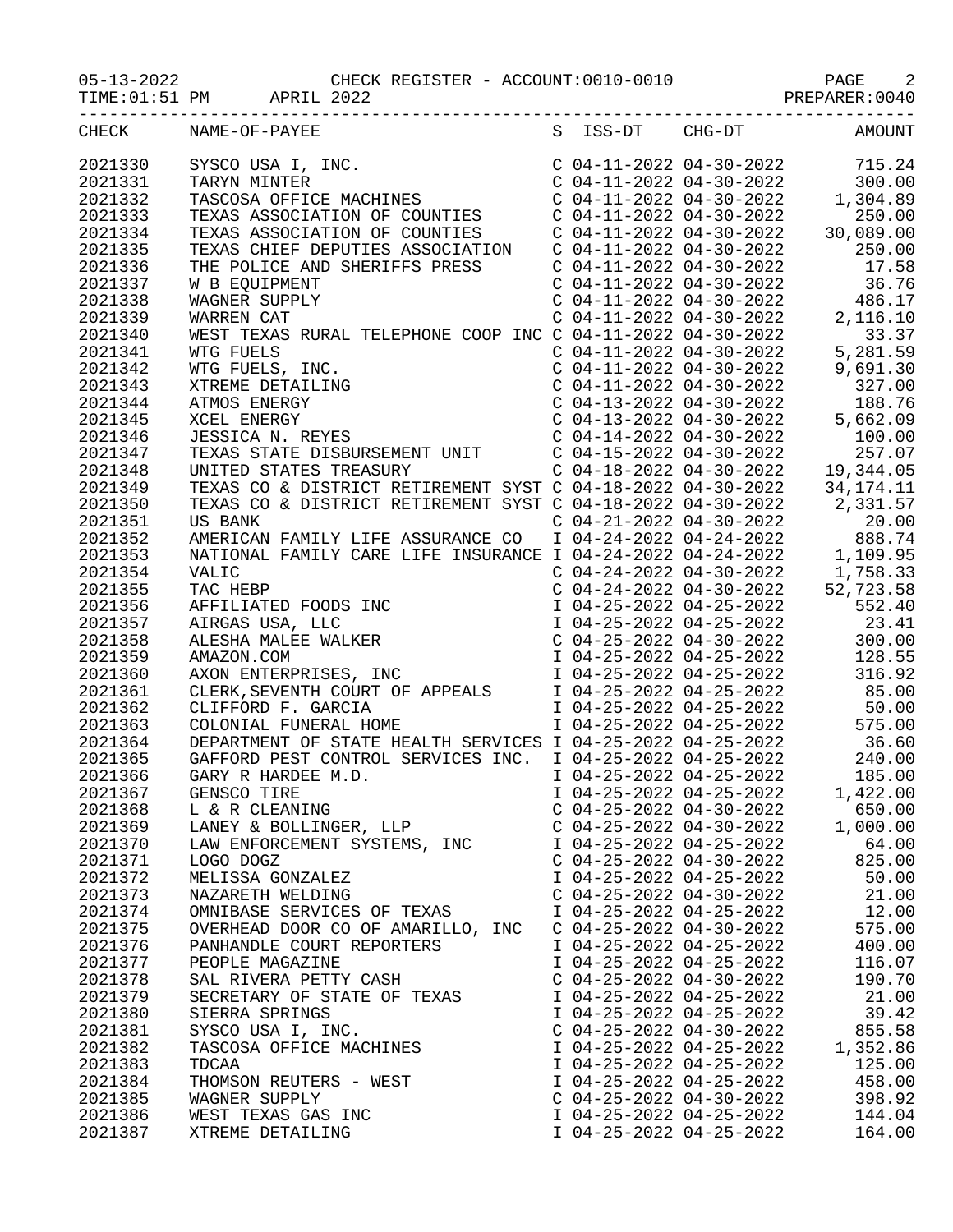| $05 - 13 - 2022$<br>TIME: 01:51 PM                             | CHECK REGISTER - ACCOUNT:0010-0010<br>2022<br>APRIL                                                                                       |   |                                                                                                                                                                          |        | PAGE<br>-3<br>PREPARER: 0040                                |
|----------------------------------------------------------------|-------------------------------------------------------------------------------------------------------------------------------------------|---|--------------------------------------------------------------------------------------------------------------------------------------------------------------------------|--------|-------------------------------------------------------------|
| CHECK                                                          | NAME-OF-PAYEE                                                                                                                             | S | ISS-DT                                                                                                                                                                   | CHG-DT | AMOUNT                                                      |
| 2021388<br>2021389<br>2021390<br>2021391<br>2021392<br>2021393 | STATE COMPTROLLER<br>STATE COMPTROLLER<br>STATE COMPTROLLER<br>STATE COMPTROLLER<br>STATE COMPTROLLER<br>NATIONAL FARM LIFE INSURANCE CO. |   | $C$ 04-27-2022 04-30-2022<br>$C$ 04-27-2022 04-30-2022<br>$C$ 04-27-2022 04-30-2022<br>$C$ 04-27-2022 04-30-2022<br>$C$ 04-27-2022 04-30-2022<br>I 04-27-2022 04-27-2022 |        | 62.70<br>50.00<br>263.57<br>21,204.17<br>2,398.00<br>641.93 |
| 2021394<br>2021395<br>2021396                                  | TRUSTMARK VOLUNTARY BENEFIT<br>LIBERTY NATIONAL<br>TEXAS STATE DISBURSEMENT UNIT                                                          |   | SOLUTIO I 04-27-2022 04-27-2022<br>I 04-27-2022 04-27-2022<br>$C$ 04-30-2022 04-30-2022                                                                                  |        | 186.34<br>1,181.96<br>257.07                                |